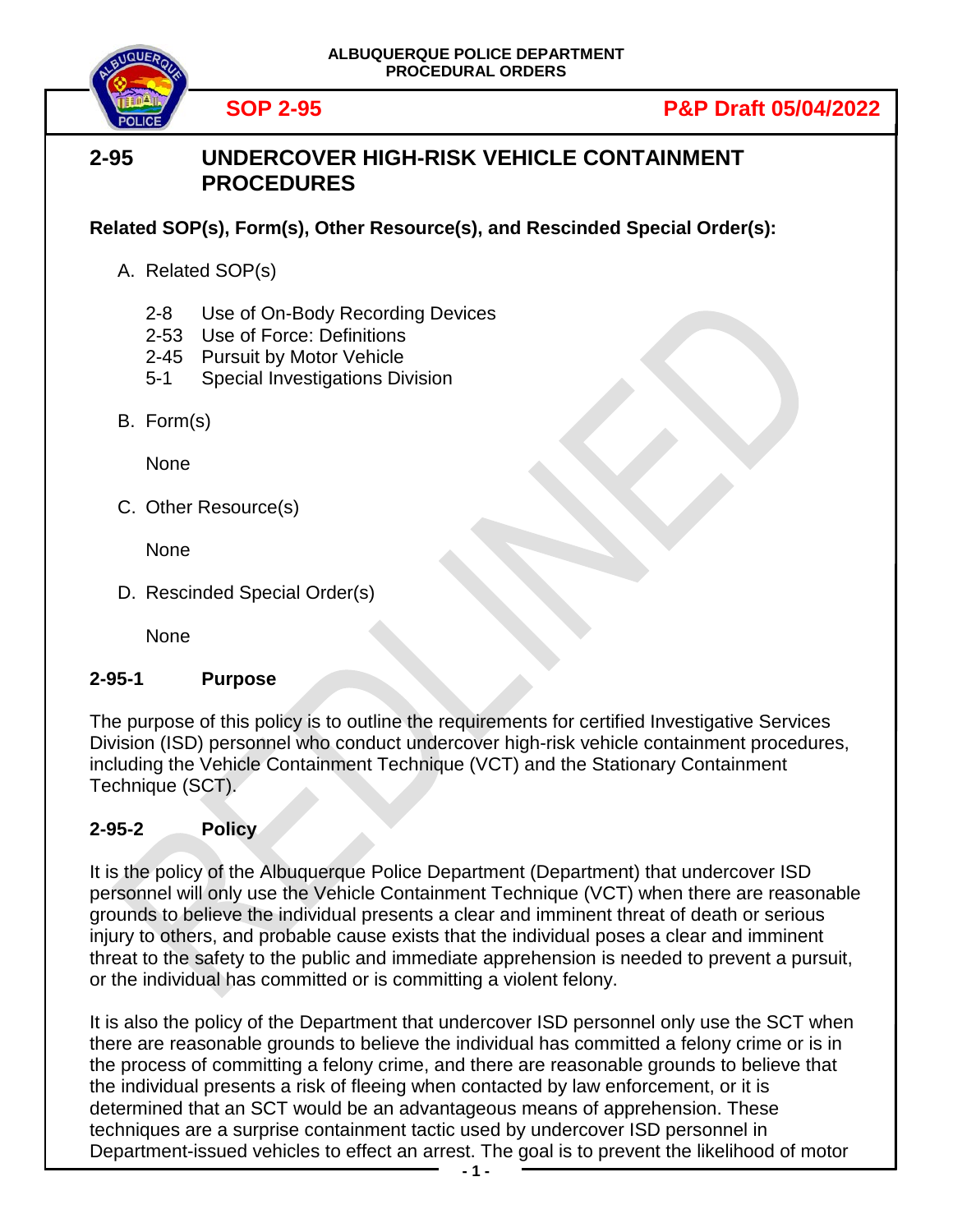|     |               |                                                                                                                             | ALBUQUERQUE POLICE DEPARTMENT<br><b>PROCEDURAL ORDERS</b>                                                                                                                                                                                                                                                                                                                                                                                                                                                              |
|-----|---------------|-----------------------------------------------------------------------------------------------------------------------------|------------------------------------------------------------------------------------------------------------------------------------------------------------------------------------------------------------------------------------------------------------------------------------------------------------------------------------------------------------------------------------------------------------------------------------------------------------------------------------------------------------------------|
|     |               | <b>SOP 2-95</b>                                                                                                             | <b>P&amp;P Draft 05/04/2022</b>                                                                                                                                                                                                                                                                                                                                                                                                                                                                                        |
|     |               |                                                                                                                             | vehicle and foot pursuits with individuals who are suspected of committing a felony crime to<br>seek to reduce the danger to sworn personnel, individuals, and the public.                                                                                                                                                                                                                                                                                                                                             |
| N/A | $ 2 - 95 - 3$ | <b>Definitions</b>                                                                                                          |                                                                                                                                                                                                                                                                                                                                                                                                                                                                                                                        |
|     |               | A. Life-threatening Injury                                                                                                  |                                                                                                                                                                                                                                                                                                                                                                                                                                                                                                                        |
|     |               | of causing death.                                                                                                           | Any injury that involves serious physical harm that may result in significant or<br>permanent disfigurement or the loss of a major bodily organ or function, including, but<br>not limited to, the loss of a limb, paralysis, or the loss of eyesight; that may necessitate<br>medical or surgical intervention to prevent permanent impairment; that could<br>potentially cause a significant reduction in the quality of life; or that has the likelihood                                                            |
|     |               | B. Stationary Containment Technique (SCT)                                                                                   |                                                                                                                                                                                                                                                                                                                                                                                                                                                                                                                        |
|     |               |                                                                                                                             | A procedure conducted by sworn personnel during which a Department-issued vehicle<br>equipped with emergency equipment is positioned around an individual's stationary<br>vehicle to prevent movement or avenues of escape to take the individual into custody.<br>Sworn personnel do not intend on making contact with the individual's vehicle;<br>however, they may make contact with their vehicle based on the individual's actions.                                                                              |
|     |               | <b>B.</b> Undercover Officer                                                                                                |                                                                                                                                                                                                                                                                                                                                                                                                                                                                                                                        |
|     |               |                                                                                                                             | Pursuant to an approved undercover investigation, any officer or detective who works<br>in a covert manner who obtains information about individuals or organizations by<br>developing ongoing relationships with individuals or organizations.                                                                                                                                                                                                                                                                        |
|     |               | C. Vehicle Containment Technique (VCT)                                                                                      |                                                                                                                                                                                                                                                                                                                                                                                                                                                                                                                        |
|     |               | vehicle when using the VCT.                                                                                                 | A procedure conducted by sworn personnel during which an unmarked Department-<br>issued vehicle is positioned around an individual's vehicle to stop and prevent<br>movement to decrease the likelihood of a vehicle pursuit to take the individual into<br>custody. A certified ISD detective initiates a VCT while conducting mobile surveillance<br>in an unmarked Department-issued vehicle. Depending on the totality of the<br>circumstances, the certified ISD detective may make contact with the individual's |
|     |               | D. Violent Felony Crime                                                                                                     |                                                                                                                                                                                                                                                                                                                                                                                                                                                                                                                        |
|     |               |                                                                                                                             | 1. For the purpose of this policy, "violent felony crime" means:                                                                                                                                                                                                                                                                                                                                                                                                                                                       |
|     |               | a. Homicide;<br>b. Criminal sexual penetration;<br>c. Robbery with a deadly weapon;<br>d. Kidnapping or false imprisonment; | e. Felony aggravated battery that causes a life-threatening injury or death; and                                                                                                                                                                                                                                                                                                                                                                                                                                       |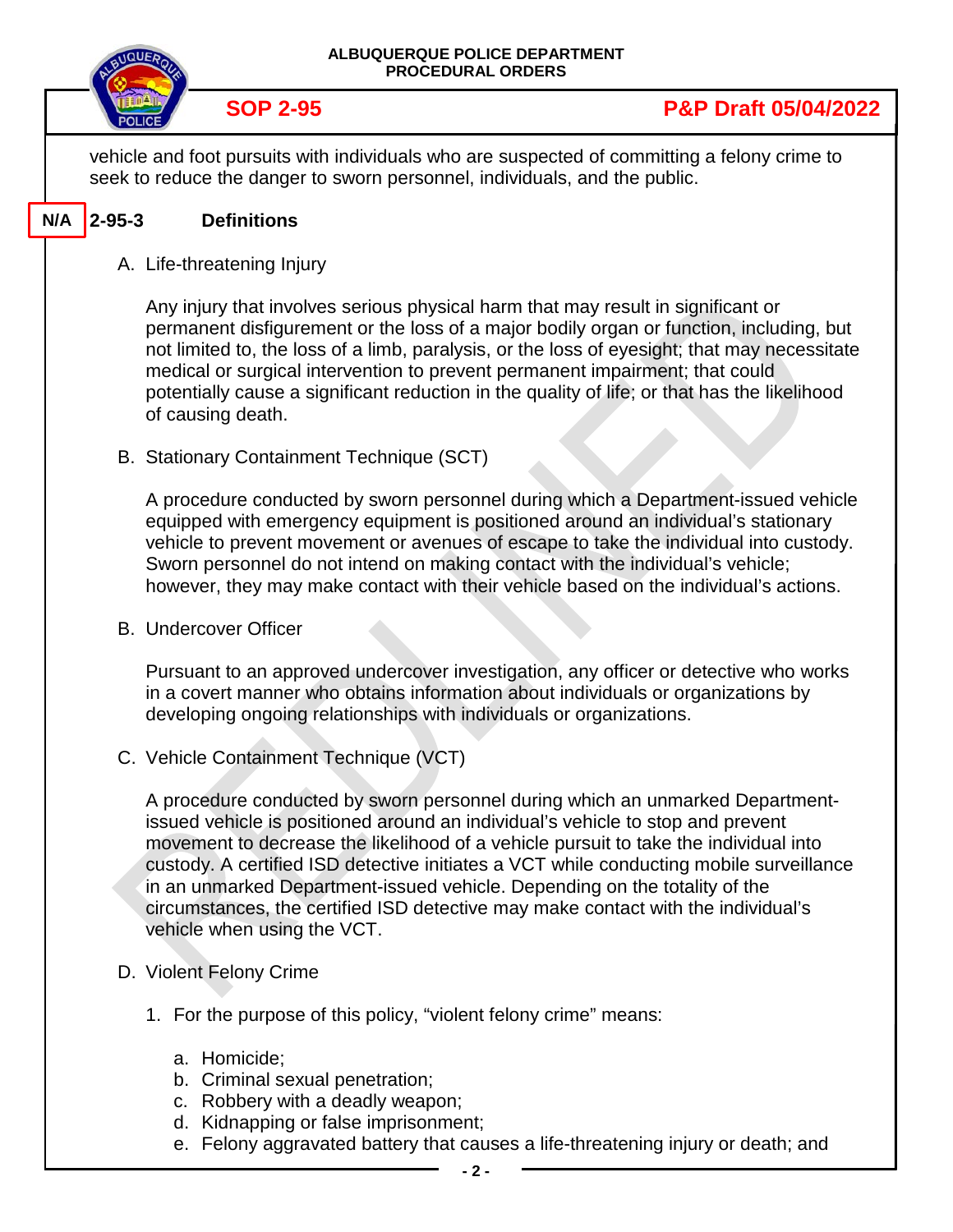|                 |              | ALBUQUERQUE POLICE DEPARTMENT<br><b>PROCEDURAL ORDERS</b>                                                                                                                                         |                                 |
|-----------------|--------------|---------------------------------------------------------------------------------------------------------------------------------------------------------------------------------------------------|---------------------------------|
|                 |              | <b>SOP 2-95</b>                                                                                                                                                                                   | <b>P&amp;P Draft 05/04/2022</b> |
|                 |              | Aggravated assault with a deadly weapon.<br>f.                                                                                                                                                    |                                 |
|                 | $2 - 95 - 4$ | <b>Procedures</b>                                                                                                                                                                                 |                                 |
|                 | Α.           | <b>Training and Certification</b>                                                                                                                                                                 |                                 |
|                 |              | 1. To be authorized to conduct a VCT or SCT, ISD personnel shall;                                                                                                                                 |                                 |
|                 |              | a. Be certified through an accredited training program; and<br>b. Demonstrate continued proficiency to conduct a VCT or SCT through additional<br>quarterly training and practical applications.  |                                 |
|                 |              | 2. ISD unit supervisors shall maintain a VCT and SCT training and certification log for<br>each officer that is certified to conduct a VCT and SCT.                                               |                                 |
| $5\phantom{.0}$ |              | <b>B.</b> Certified ISD Personnel Responsibilities                                                                                                                                                |                                 |
|                 |              | 1. Only certified ISD personnel shall be authorized to conduct a VCT and SCT.                                                                                                                     |                                 |
|                 |              | 2. Regardless of certification, only ISD-authorized units shall conduct a VCT and<br>SCT.                                                                                                         |                                 |
|                 |              | 3. ISD personnel shall not conduct the VCT or SCT unless they have been authorized<br>by a supervisor or acting supervisor and they have been certified and trained to<br>conduct the techniques. |                                 |
|                 |              | a. A supervisor shall carefully consider the facts and circumstances of each case<br>before authorizing sworn personnel to conduct the VCT or SCT.                                                |                                 |
|                 |              | 4. Before conducting a VCT or an SCT, all involved ISD personnel shall ensure that<br>the VCT or SCT meets the criteria that are outlined in this Standard Operating<br>Procedure (SOP).          |                                 |
|                 |              | 5. When conducting a VCT or an SCT, certified ISD personnel shall:                                                                                                                                |                                 |
|                 |              | a. Use a Department-issued vehicle that is equipped with emergency lights and<br>strobes;                                                                                                         |                                 |
|                 |              | b. Use their Department-issued body armor carrier that clearly identifies them as a<br>police officer; and                                                                                        |                                 |
| N/A             |              | c. Activate their on-body recording device (OBRD) before conducting either<br>technique (refer to SOP Use of On-Body Recording Devices for sanction<br>classifications and additional duties).    |                                 |
| 5               | C.           | <b>ISD Supervisor Responsibilities</b>                                                                                                                                                            |                                 |
|                 |              | 1. An ISD supervisor shall:                                                                                                                                                                       |                                 |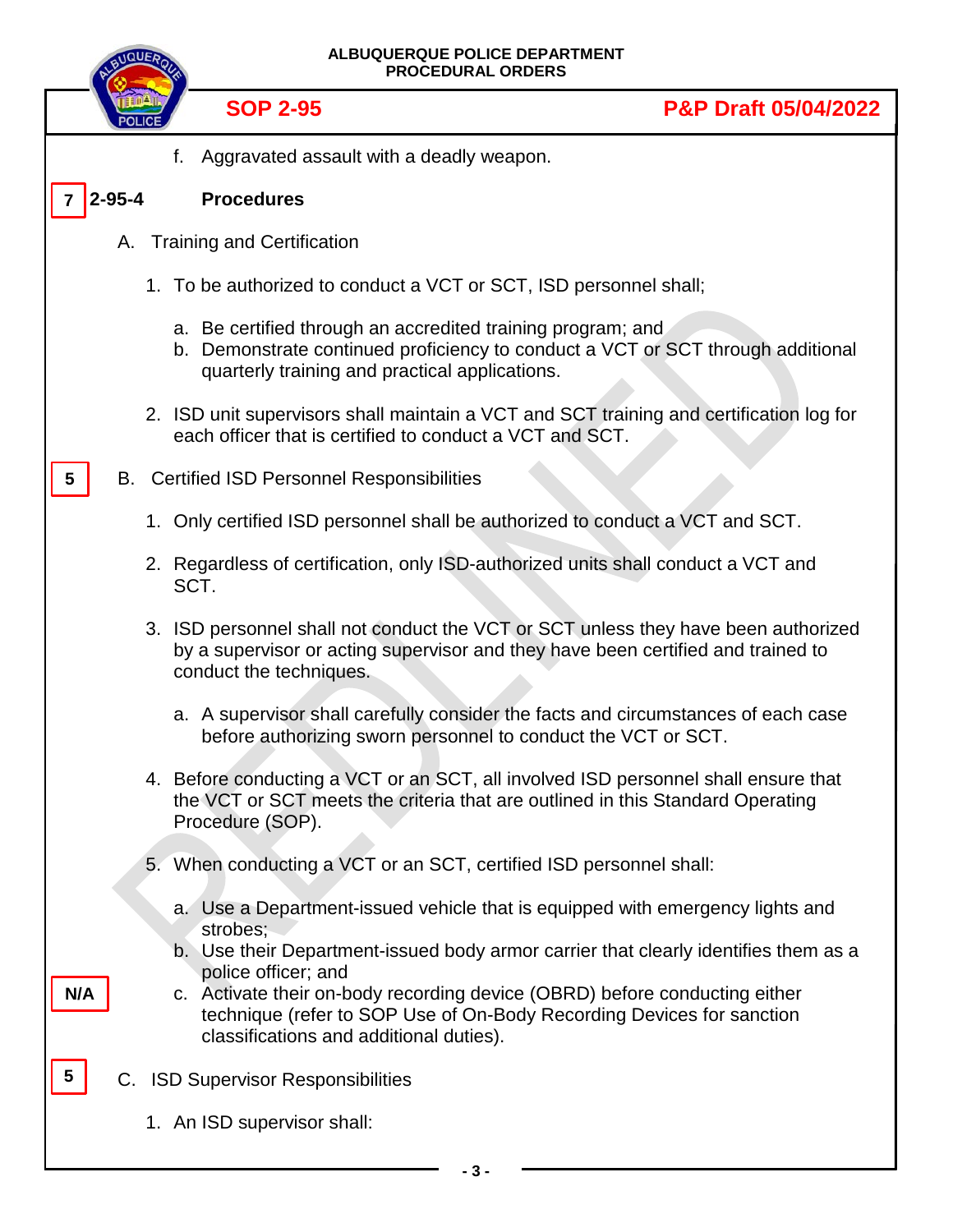|     | <b>NQUEA</b> |    |                                                                                                                                                                  | ALBUQUERQUE POLICE DEPARTMENT<br><b>PROCEDURAL ORDERS</b>                                                                                                                                                                                                                                                                                                                                                                                                                                                                                                                                                                                                                                                                                                   |
|-----|--------------|----|------------------------------------------------------------------------------------------------------------------------------------------------------------------|-------------------------------------------------------------------------------------------------------------------------------------------------------------------------------------------------------------------------------------------------------------------------------------------------------------------------------------------------------------------------------------------------------------------------------------------------------------------------------------------------------------------------------------------------------------------------------------------------------------------------------------------------------------------------------------------------------------------------------------------------------------|
|     |              |    | <b>SOP 2-95</b>                                                                                                                                                  | <b>P&amp;P Draft 05/04/2022</b>                                                                                                                                                                                                                                                                                                                                                                                                                                                                                                                                                                                                                                                                                                                             |
|     |              | f. | involved in the VCT or SCT are taken;<br>c. Document any injuries;<br>result of conducting the VCT or SCT;<br>the chain of command; and<br>time of the incident. | a. Before authorizing all involved ISD personnel to conduct a VCT or an SCT,<br>ensure that the VCT or SCT meets the criteria that are outlined in this SOP;<br>b. When the certified ISD detective makes contact with the individual's vehicle<br>while conducting a VCT or SCT, ensure that photographs of all vehicles<br>d. Notify Internal Affairs Force Division (IAFD) personnel if any injuries were the<br>e. Submit a completed ISD After-Action Report (AAR) for any VCT or SCT through<br>Determine the specific tactics certified ISD detectives must use for each VCT or<br>SCT that is conducted based on the totality of the circumstances present at the                                                                                   |
|     |              |    | D. Vehicle Containment Technique (VCT)                                                                                                                           |                                                                                                                                                                                                                                                                                                                                                                                                                                                                                                                                                                                                                                                                                                                                                             |
|     |              |    | of the following criteria is met:                                                                                                                                | 1. Before conducting a VCT, certified ISD personnel shall verify that one (1) or more                                                                                                                                                                                                                                                                                                                                                                                                                                                                                                                                                                                                                                                                       |
|     |              |    | into custody immediately;<br>pursuit under Department SOP Pursuit by Motor Vehicle;<br>crime; or<br>sworn personnel and the public.                              | a. There are reasonable grounds to believe an individual presents a clear and<br>imminent threat that would cause a life-threatening injury or death;<br>b. Certified ISD personnel have probable cause to believe the individual(s) poses<br>a clear and imminent threat to law enforcement or others if they are not taken<br>c. The individual's suspected crime would otherwise authorize a motor vehicle<br>d. The individual has a documented history of fleeing and resisting arrest and is<br>reasonably believed to be armed or to have just committed a violent felony<br>e. It is reasonable to believe that conventional police tactics to stop the vehicle<br>would likely fail to apprehend the individual and result in an increased risk to |
| N/A |              |    | Definitions for sanction classifications and additional duties).                                                                                                 | 2. Certified ISD personnel shall not conduct a VCT on two-wheeled or three-wheeled<br>vehicles unless the use of deadly force is justified (refer to SOP Use of Force:                                                                                                                                                                                                                                                                                                                                                                                                                                                                                                                                                                                      |
|     | Е.           |    | <b>Stationary Containment Technique (SCT)</b>                                                                                                                    |                                                                                                                                                                                                                                                                                                                                                                                                                                                                                                                                                                                                                                                                                                                                                             |
|     |              |    | the following criteria is met:                                                                                                                                   | 1. Before conducting an SCT, certified ISD personnel shall verify one (1) or more of                                                                                                                                                                                                                                                                                                                                                                                                                                                                                                                                                                                                                                                                        |
|     |              |    | implementation of the SCT;<br>fleeing and resisting arrest;                                                                                                      | a. Certified ISD personnel have probable cause to believe the individual(s) is in<br>possession of a stolen vehicle, and their location shall be advantageous for the<br>b. The individual is suspected of a felony crime and has a documented history of                                                                                                                                                                                                                                                                                                                                                                                                                                                                                                   |